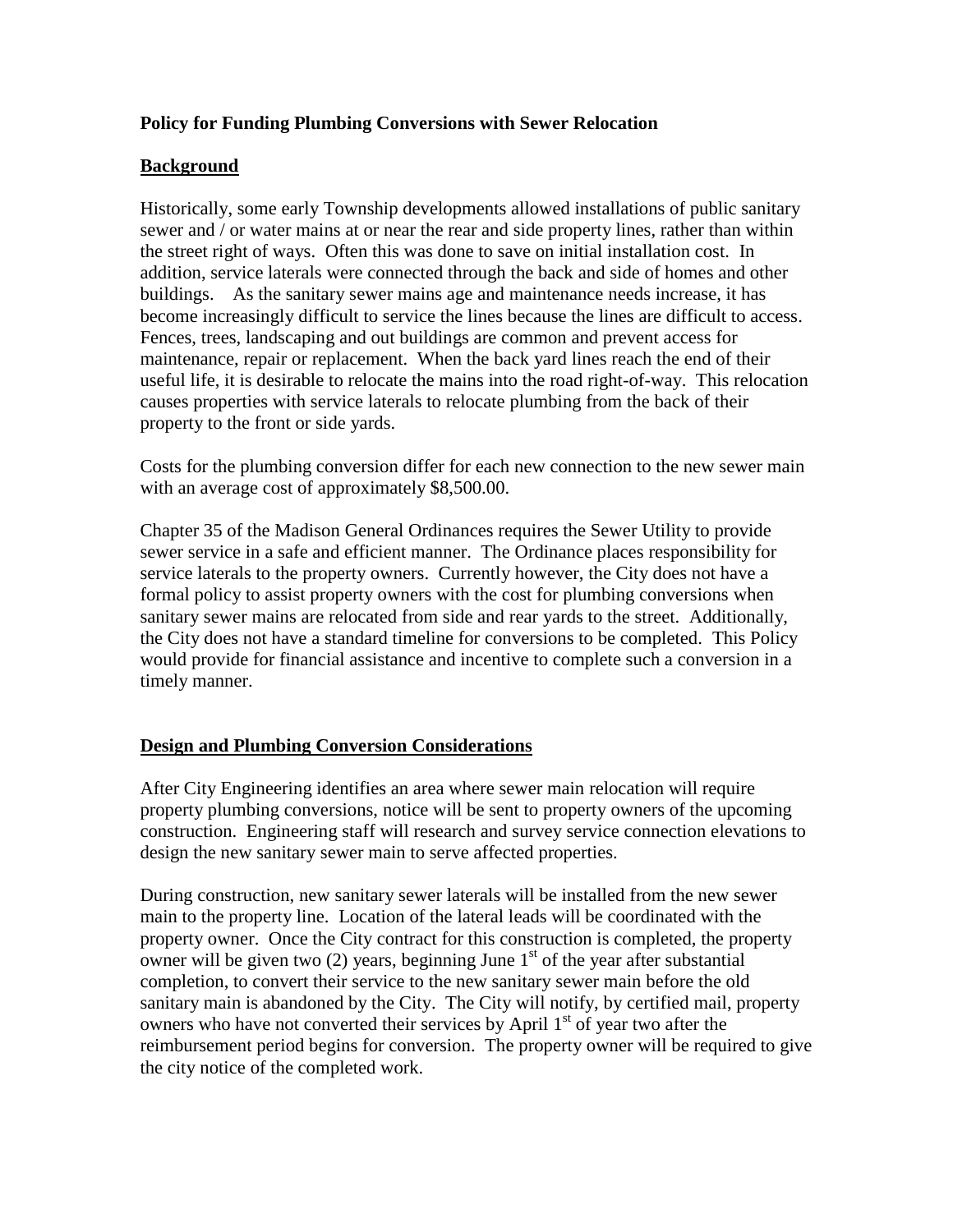# **Reimbursement of Plumbing Conversions with Sewer Relocation**

The City of Madison Sanitary Sewer Utility will share costs for the relocation of sewer plumbing on private property when required due to relocation of a main from a back or side yard. Shared costs will include all items associated directly with sanitary plumbing conversion except for those items excluded by this policy. If a property owner wishes to install plumbing in advance of the City project and required conversion, the City will reimburse such itemized costs per this policy.

### **CRITERIA FOR REIMBURSEMENT:**

- The property owner shall obtain and provide three (3) cost estimates from City of Madison qualified contractors for the plumbing conversion. The City of Madison will reimburse the property owner based on the low bid. If the property owner chooses a contractor that is not the low bidder, the property owner shall pay the difference.
- The work shall be completed by a State of Wisconsin registered plumber.
- The property owner or their plumber shall obtain a permit from the City of Madison and all work shall be inspected by the City of Madison Building Inspector in accordance with City Ordinances and Policy (contractor responsibility).
- Installation shall include a properly functioning back flow prevention valve, if one does not currently exist.
- The conversion work shall be completed by June  $1<sup>st</sup>$ , two years after project substantial completion.
- Time stamped before and after pictures shall be submitted to City Engineering at time of the reimbursement request.
- The property owner shall submit proof of payment or contractor bill 90 days after completion of work. In instances where the property owner is unable to pay the contractor due to lack of available funds, the payment on behalf of property owner to the contractor can be coordinated by City Engineering with the City issuing a check to both the property owner and the contractor.

### **ITEMS NOT REIMBURSED BY THE CITY OF MADISON:**

- The installation of landscaping including plants, trees, and shrubs.
- The installation of new carpet or the replacement of any flooring material not absolutely required for the plumbing conversion.
- Plumbing work or any work not required for the plumbing conversion.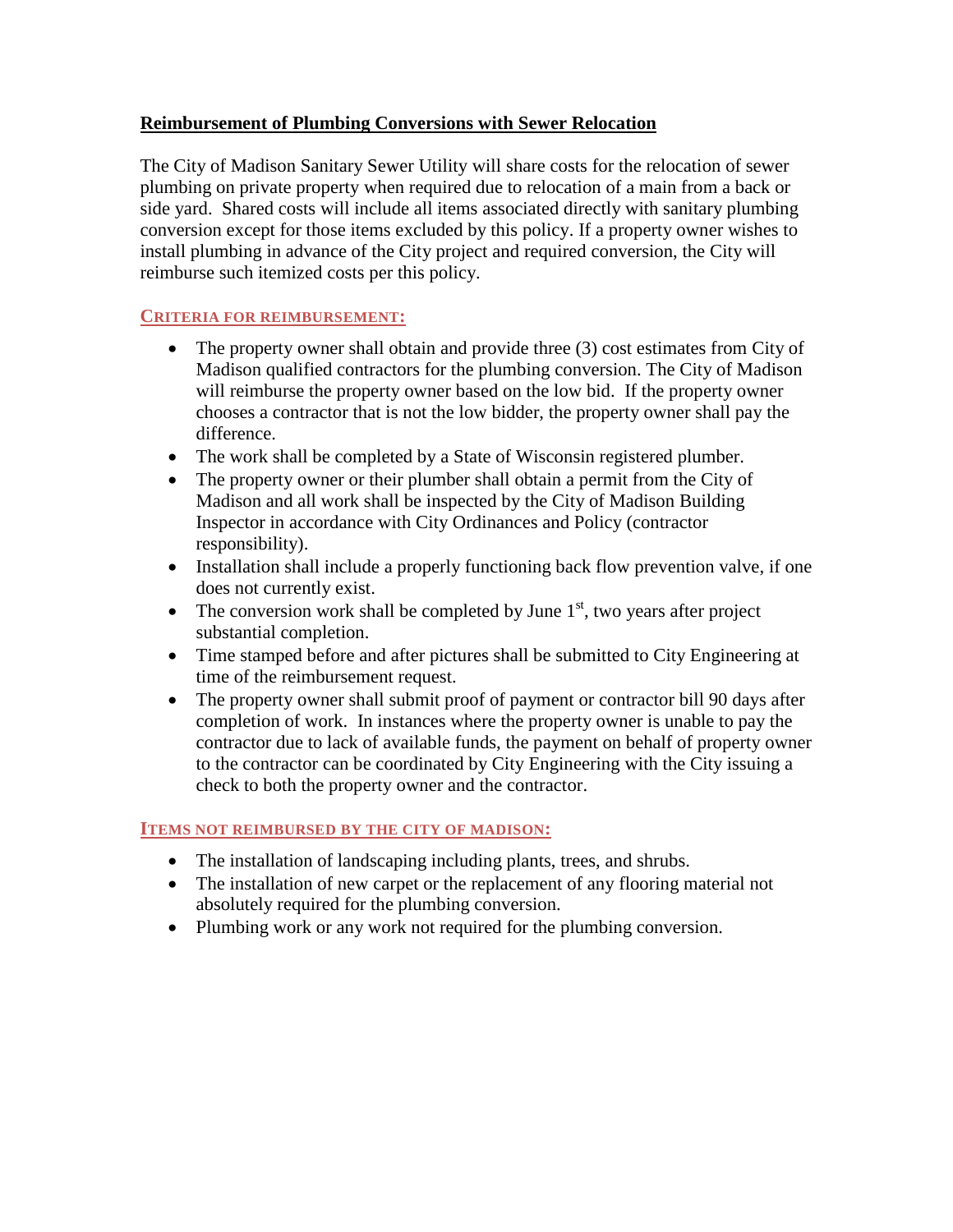#### **REIMBURSEMENT RATES:**

For the purpose of computing time in this policy, the two year reimbursement period starts on June 1st of the year following substantial completion of the City's project to install the sanitary sewer and service lateral in the public street right of way ready to serve the property from the new location. The property owner shall have two years to complete the service lateral relocation and connect to the new service lateral in the street right of way with a portion covered by the City of Madison. After year one of the reimbursement period, the amount of reimbursement shall decrease by 5% per month per reimbursement category until June  $1<sup>st</sup>$  of the second year if the reimbursement period.

| <b>Work Completed By</b>                      | <b>Available Cost Share</b>            |
|-----------------------------------------------|----------------------------------------|
| June $1st$ up to one year after reimbursement | 100\% (up to \$7,500)                  |
| period begins.                                | 75% (\$7,500-\$10,000)                 |
|                                               | 50% (\$10,000-\$12,500)                |
|                                               | 0% (over \$12,500)                     |
|                                               | Up to $$10,625$ possible cost share    |
| Work Completed after June $1st$ , one year    | 5% reduction each month after June 1st |
| after reimbursement period begins.            |                                        |
| Work Completed after June $1st$ , two years   | No Cost Share                          |
| after reimbursement period begins.            |                                        |
|                                               |                                        |

# **REIMBURSEMENT RATE TABLE:**

\*All dollar limits will rise per the national construction standard index for inflation as published in the Engineering News Record (or a similar index if that index does not exist) beginning with an increase in January 2016. All limits will be rounded up to the next \$500 increment. The construction cost value for January 1 of 2015 shall be used for the starting point to index future years. All calculations shall use the January 1, 2015 value when determining the construction cost for the current year, not the rounded values from the previous year. The value used for a particular project shall be set for that project based on the year in which the project construction first starts.

### **REIMBURSEMENT EXAMPLE LANGUAGE:**

A project is constructed in 2015. The City Engineer determines on November 14, 2015 that the project is essentially complete and provides the contractor with notice of Substantial Completion. The plumbing conversion reimbursement period starts on June 1, 2016. Any property owner work completed prior to June 1, 2017 will be reimbursed in accordance with the reimbursement schedule. It shall be noted, work done prior to June 1, 2016 can also be reimbursed (a property owner can request reimbursement at any time, including a date prior to substantial completion). If a property owner completes the required work on June 15, 2017, reimbursement rates will be reduce by 5%. The 100% rate would be reduced to 95%, and the 50% rate would be reduced to 45%. If a property owner completes the work October 3, 2017, 5% will be deducted for June, July, August, September and October; the 100% reimbursement would be reduced to 75% and the 50% reimbursement will be reduced to 25%.